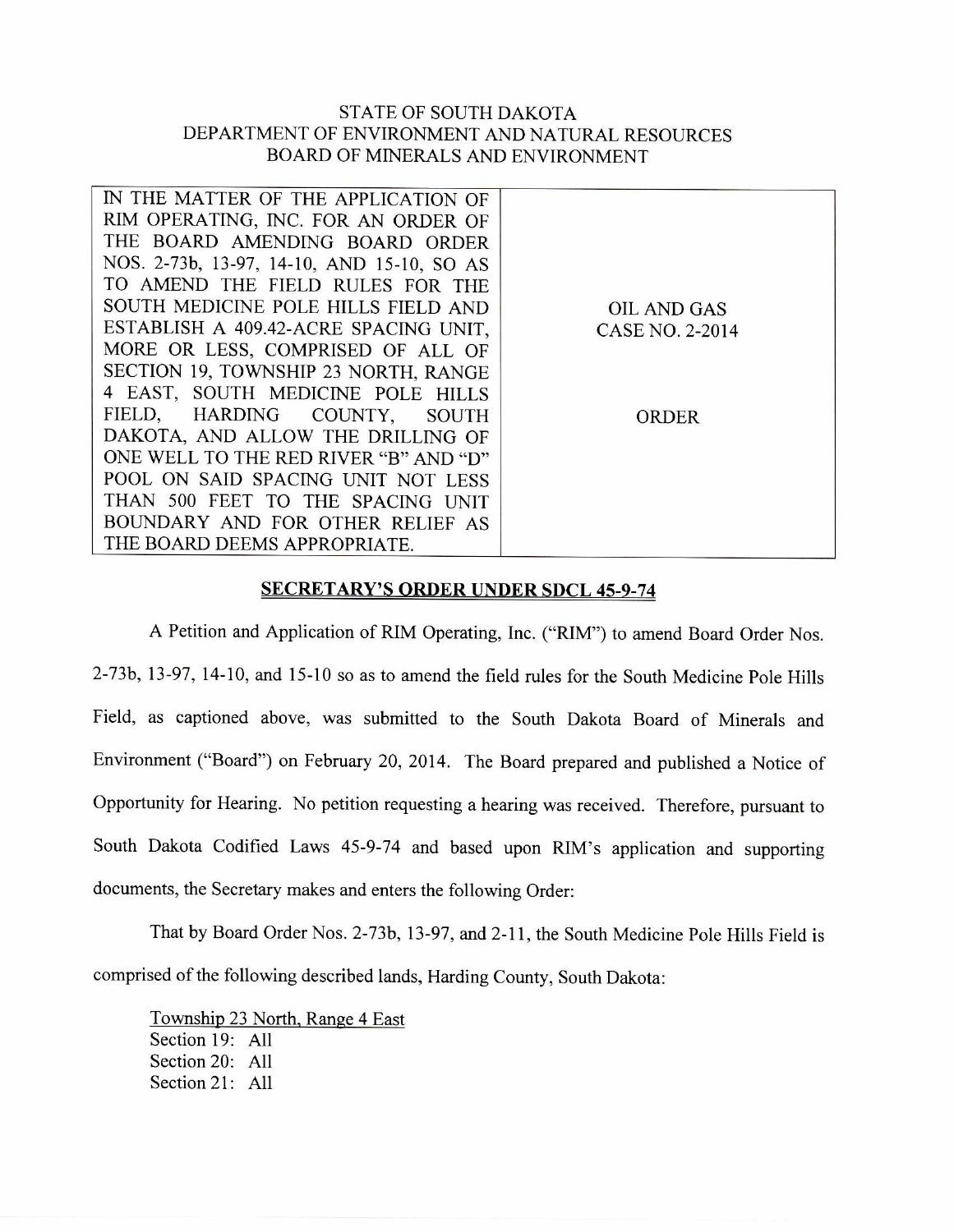Section 22: All Section 27: All Section 28: All Section 29: All Section 30: S/2, NE/4 Section 31: NE/4 Section 32: All Section 33: All Section 34: All Section 35: W/2, NE/4

RIM is the owner of an interest in the oil and gas leasehold estate in portions of the following described lands, Harding County, South Dakota:

Township 23 North, Range 4 East Section 19: All

The boundary of the South Medicine Pole Hills Field was extended to include Section 19, Township 23 North, Range 4 East, when the Application for Permit to Drill was approved on August 31, 1977, for the Petroleum Inc. 1-F Arithson vertical well, drilled and completed on the NW/4SE/4 of Section 19, Township 23 North, Range 4 East. The Petroleum Inc. 1-F Arithson well has since been plugged and abandoned.

Board Order No. 2-73b established 320-acre spacing for the South Medicine Pole Hills Field with spacing units comprised of any two adjacent quarter sections or governmental lots corresponding thereto within the same section.

Establishing Section 19, Township 23 North, Range 4 East, as a 409.42-acre spacing unit for the drilling of a vertical well will preclude creation of an orphaned tract in said Section 19 that would otherwise be created by drilling a vertical well according to the 320-acre spacing established under Board Order No. 2-73b.

Section 19, along with Section 20, Township 23 North, Range 4 East, are currently spaced for horizontal drilling as an 832-acre spacing unit under Board Order No. 14-10. Board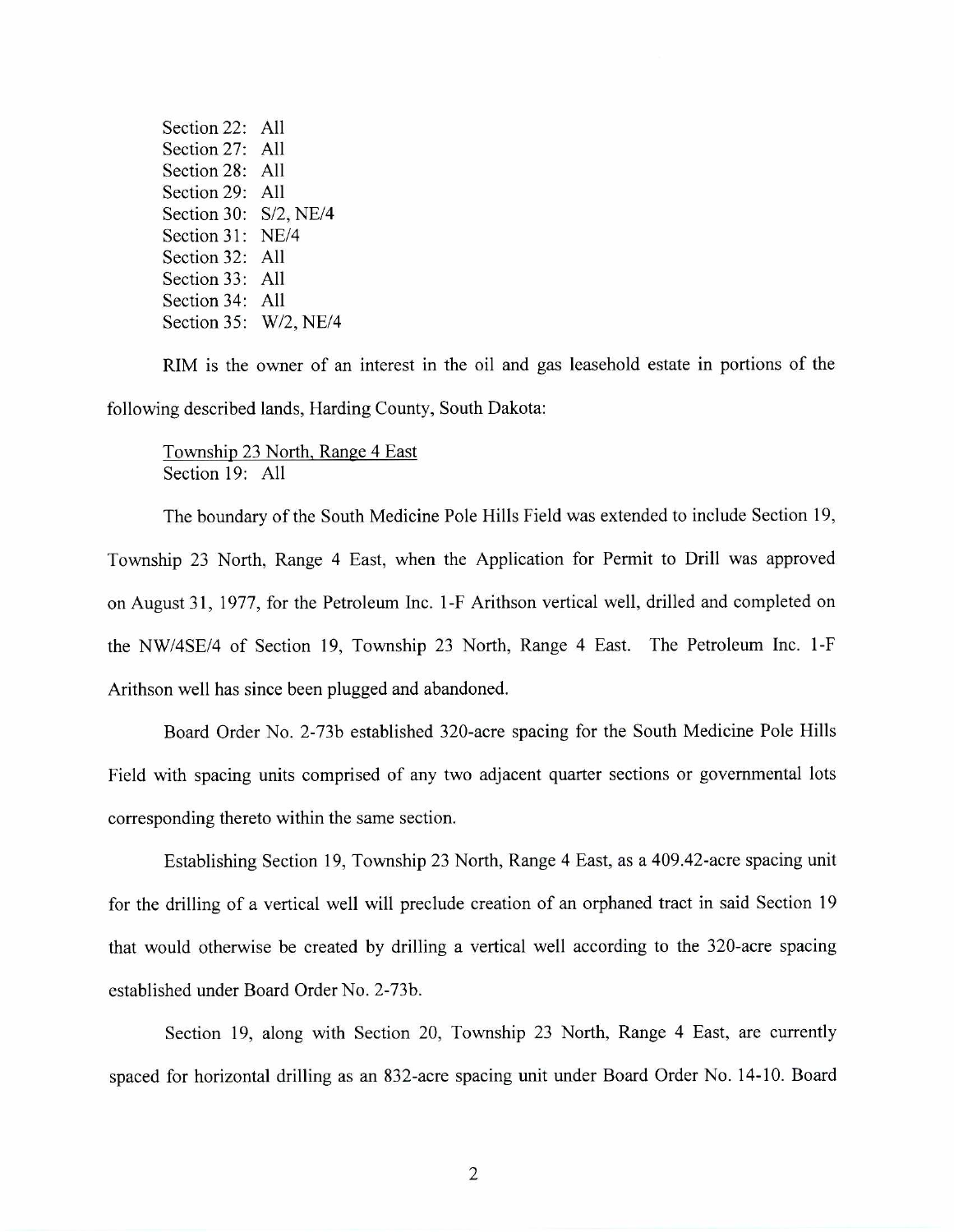Order No. 15-10 authorized the Department of Environment and Natural Resources ("Department") to issue permits for two horizontal wells on said spacing unit.

It is the opinion of RIM that utilizing vertical drilling to test and further develop the "B" and "D" zones of the Red River Formation will increase the ultimate recovery of the reservoir in a manner which will prevent waste, protect correlative rights and prevent the drilling of unnecessary wells in and under Section 19, Township 23 North, Range 4 East.

RIM requested an order of the Board amending Board Order Nos. 2-73b, 13-97, 14-10, and 15-10, so as to amend the field rules for the South Medicine Pole Hills Field and establish a 409.42-acre spacing unit, more or less, comprised of all of Section 19, Township 23 North, Range 4 East, South Medicine Pole Hills Field, Harding County, South Dakota, and allow the drilling of one well to the Red River "B" and "D" pool on said spacing unit not less than 500 feet to the spacing unit boundary and for other relief as the Board deems appropriate.

## **IT IS THEREFORE ORDERED**

A. That Board Order Nos. 2-73b, 13-97, 14-10, and 15-10, and any other field orders or spacing rules are hereby amended; that Section 19, Township 23 North, Range 4 East, South Medicine Pole Hills Field, Harding County, South Dakota, be established as a 409.42-acre spacing unit, more or less; and that the drilling of one vertical well to the Red River "B" and "D" pool on said spacing unit not less than 500 feet to the spacing unit boundary be allowed.

B. That Board Order Nos. 2-73b, 13-97, 14-10, and 15-10 and any applicable orders or rules of the Board be amended so as to include Section 19, Township 23 North, Range 4 East, within the South Medicine Pole Hills Field.

C. That the Department is authorized to issue a drilling permit for the well requested upon receipt of an appropriate application as provided by the rules and regulations of the Board.

3